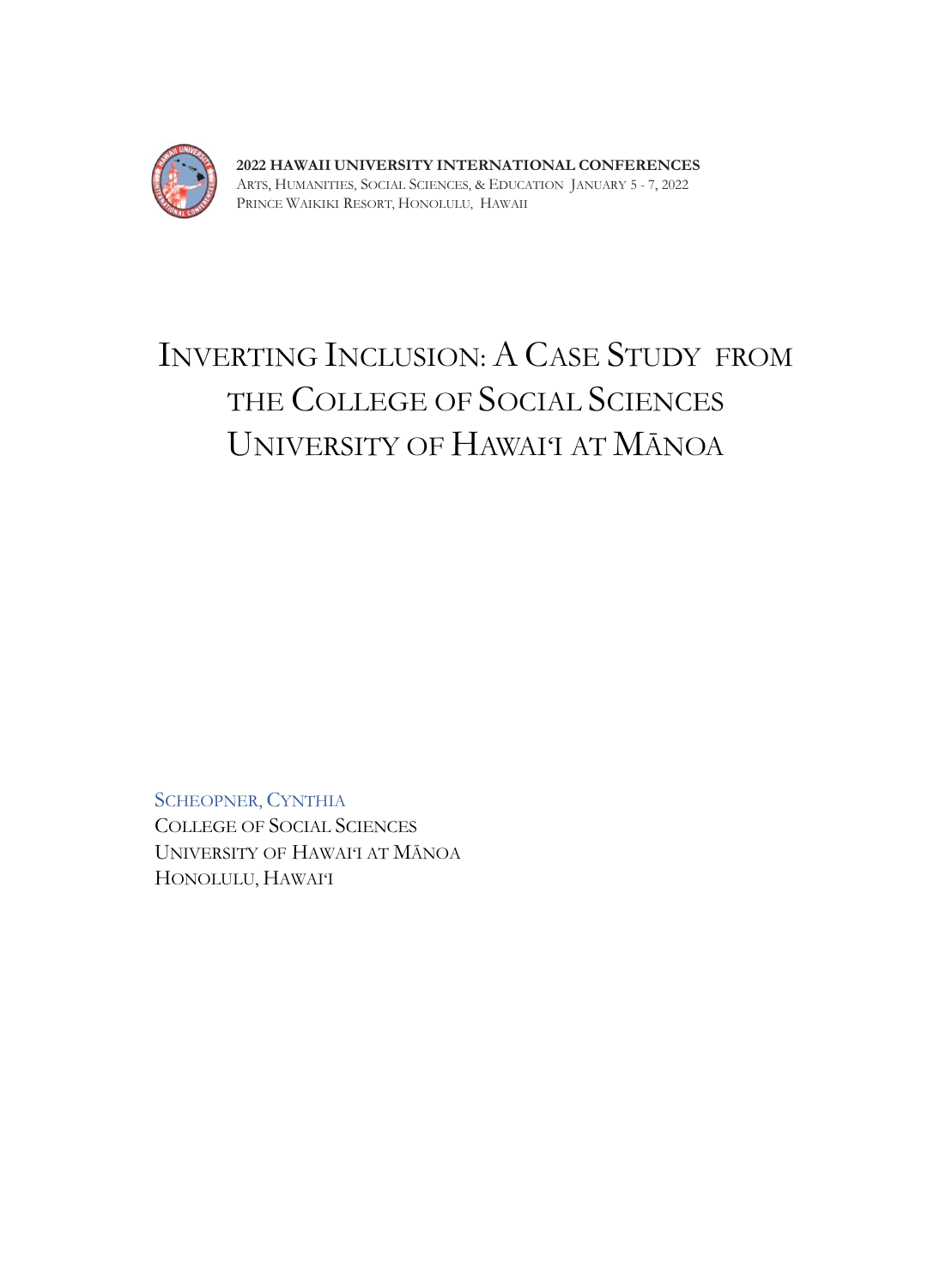Dr. Cynthia Scheopner Director of Research Compliance & Scholarship, University of Hawai'i at Mānoa

## **Inverting Inclusion: A Case Study from the College of Social Sciences University of Hawai'i at Mānoa**

A key question regarding inclusion is: who gets to issue the invitation? It presumes that someone is in a position of host, and that they may invite others who are not currently participating in something. It could be a recognition of an existing power dynamic, or it could create one. In this case study from the College of Social Sciences at UHM, we challenged the presumption that individuals from historically underrepresented groups are to be invited, rather than to be the ones issuing the invitation.

I have worked at UHM since 2008, during and after PhD studies in philosophy. I first came to Hawai'i for a conference of business schools when I was still employed at the University of Colorado at Boulder during philosophy MA studies. Although most of that trip was spent in aggressively air-conditioned hotel conference rooms, I did have a day and a half to explore O'ahu. It was enlightening! Until then, Hawai'i had existed to me as a movie locale or vacation destination. I did not imagine people living and working here, dealing with traffic, bus schedules, childcare, and all the mundane concerns of daily life. I applied to the doctoral program at UHM and was admitted by the time that I returned for a second time to attend a graduate student philosophy conference. I mention this because I know what it is like to arrive in Honolulu completely unencumbered by any historical or cultural knowledge of the islands.

I also introduce myself because it is customary in Hawai'i to be introduced to someone. Failing that, to introduce yourself with a description of your relationship to the island you are on. For people born and raised in Hawai'i, that frequently includes the high school attended. For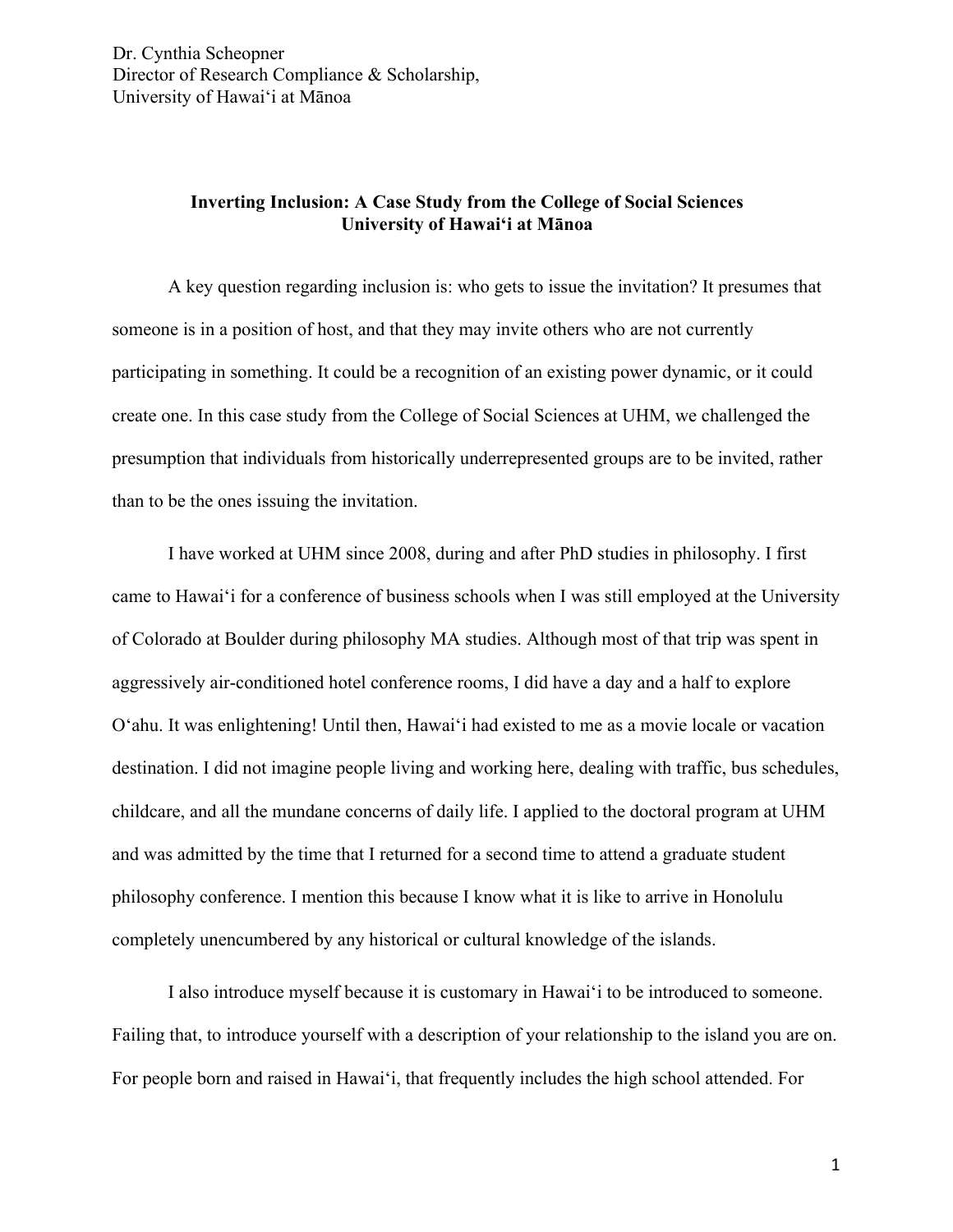Native Hawaiians, it includes a reference to ancestors and geographical origins. Local culture and Hawaiian culture overlap somewhat but are distinct from one another. However, everyone expects you to let them know who you are and where you come from before any interaction.

This case study involves CSS International Programs. For some time, the college has offered short-term programs to international groups, primarily from Japan. These programs typically were led by a faculty member of a university with some connection to CSS, frequently a colleague who is faculty in the college, or an alumni participant. Until relatively recently, the programs offered through CSS were similar to others offered on the UHM campus. They included some instruction in the English language, cultural experiences such as a hula lesson, and field trips to destinations such as Pearl Harbor. The concluding ceremony consisted of students giving presentations of some experience they had while in Hawai'i, which forced them to practice use of the English language, as well as public speaking. They were given a typical catered American meal, such as steak with potatoes, vegetables, and cake for dessert. Each student came forward to receive a certificate of completion, a box of Hawaiian Host chocolates, and a shell necklace with a green and white pompon (UH colors). The highlight for many was having their photo taken with the English-language instructor, program coordinator, and student assistant.

The staff member who had served as coordinator of International Programs left the college and I filled in on an interim basis. For the first summer, I followed the schedule that had been established, as described above. However, I noticed that the visiting students really wanted some connection with others their age. They were in classrooms for their English language studies with instructors we hired, so they remained as a cohort, not mixing with local students. Another observation was that the field trips did not seem to connect with any theme or topic.

2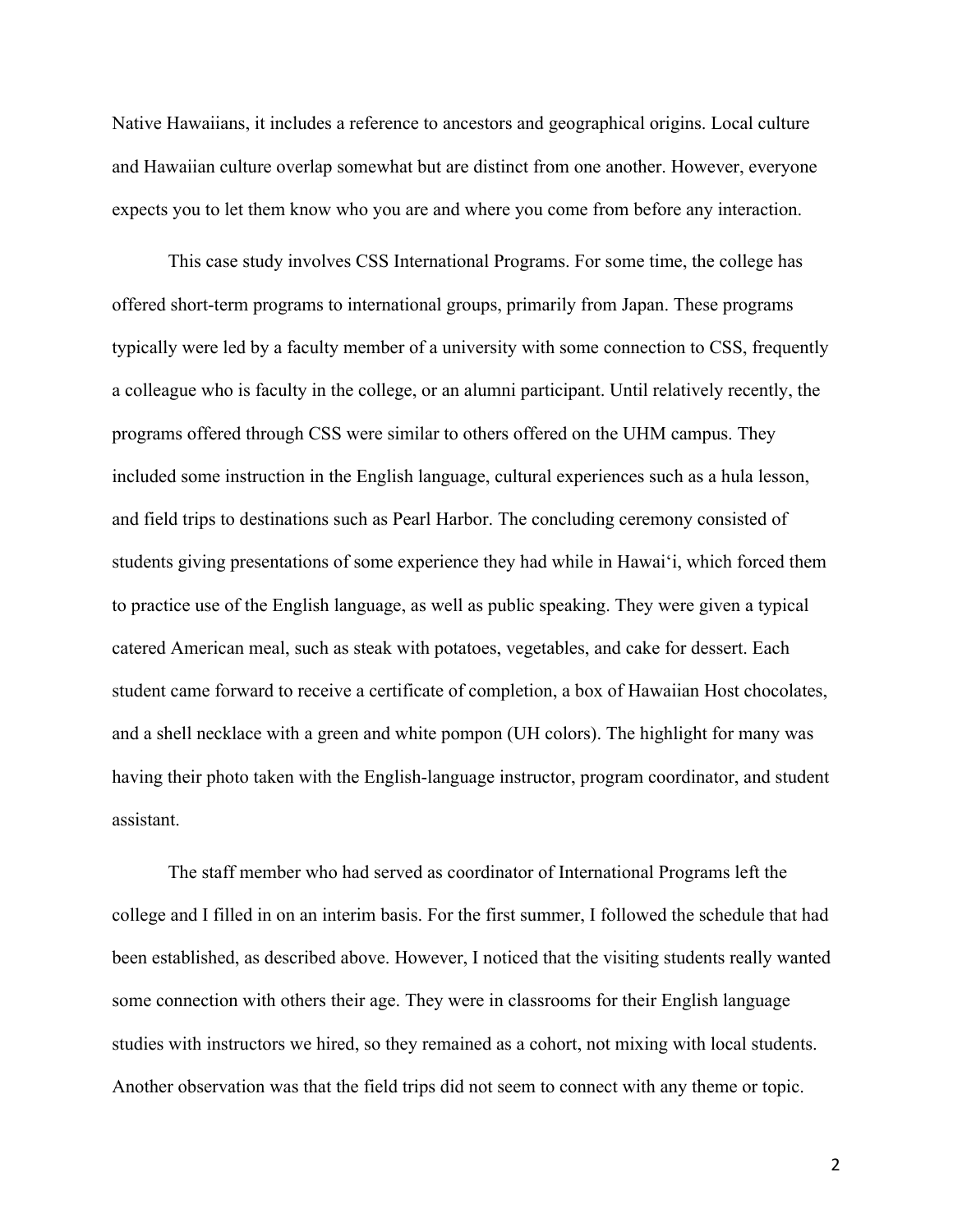Pearl Harbor was always requested by Japanese groups, but other selections were based on availability, and sometimes whether or not it was raining that day. Further, the concluding ceremony seemed anticlimactic, as they rarely had an audience to present to, other than one another and some local faculty with ties to Japan. Aside from the field trips, it was an experience they could have in any U.S. city. It did not integrate their presence in Hawai'i, and most certainly did not engage with any aspect of Native Hawaiian culture.

For the next set of programs, we attempted inclusion – to add some Hawai'i-specific elements through an integration with CSS service-learning activities. That program has many local students over the summer, and some are Native Hawaiian. In addition, the program director has deep ties to the local community. We eliminated most English-language instruction, adding the visiting students to some sessions of summer classes offered by accommodating faculty. We also added the visiting students to service-learning field trips, such as restoring a Native Hawaiian fishpond or tending to taro. The students enjoyed meeting local students their age, and some enjoyed the field trips. However, the faculty member accompanying the group was not pleased. He viewed their work at the fishpond as free labor, when they had paid for this program. Further, he had no interest in working bare foot in the taro field. He and the students stayed for what was intended to be an introductory talk-story but left without engaging with the taro cultivation, which is done barefoot. We had included Hawai'i and Native Hawaiian elements into the program, but the result was unsuccessful. We had attempted to include Native Hawaiian culture and practices into a program that was not Hawaiian in perspective or practice.

So, we threw out all the templates. I engaged the director and some of the student workers in the service-learning program and we started from scratch. We considered what visiting students should know about Hawai'i in order to be responsible guests – rather than what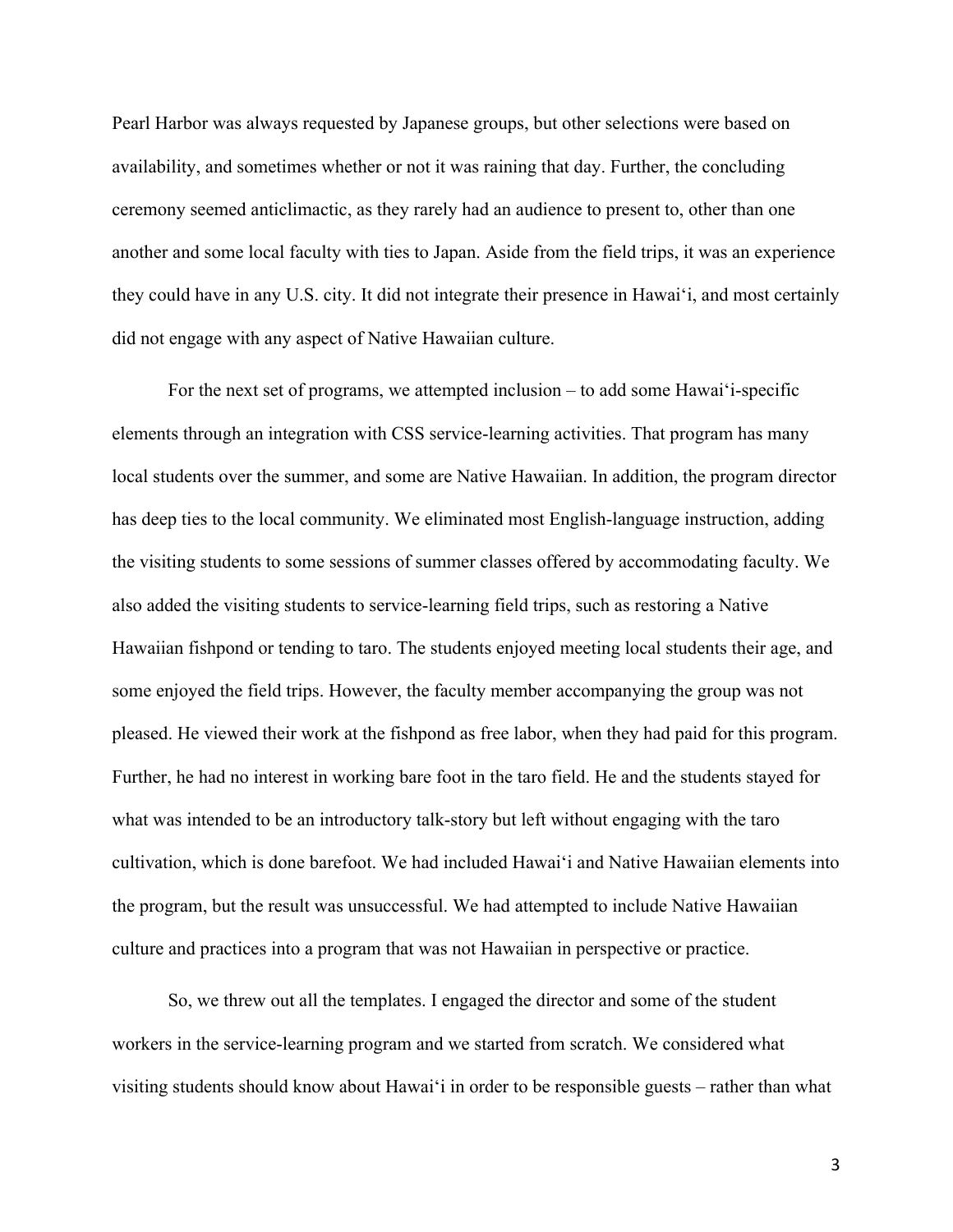we should provide to them as clients who have only a vague idea of what they expect to experience. At a minimum, I felt strongly that we needed to let them know they are guests in someone's home, even if they do not realize it. Hawai'i is not a movie set or an amusement park. It is a place where people thrived long before white people noticed. Descendants of those people are still here, and it is important to engage with the host culture responsibly. Although outnumbered in today's island census, and historically excluded, it would be appropriate for Native Hawaiians to issue the invitation to experience their home.

I outlined the 2-3 week schedule by day on a white board, and we struggled with how to convey Hawai'i history, geography, language and culture in such a short time. We created blocks of time that started with an afternoon introduction to a theme. The next morning, an activity or field trip was conducted to illustrate that theme, ending with a lunch that had food connected to the theme. Students wrote brief reaction papers to each block of time. An example is the plantation period in Hawai'i. A graduate student who is researching in this period gave an informal presentation that covered the history and politics of plantation times in the afternoon. The next morning, the field trip was to Hawai'i Plantation Village, followed by a plate lunch. Over lunch, they learned some pidgin words. Both the pidgin dialect and the plate lunch cuisine grew out of the communities of workers imported to work in the plantations from China, Japan, the Philippines, and even Spain.

We also considered how to give the students time to acclimate. Direct field work, such as the fishpond restoration or taro cultivation, was moved to the final days of the program. We began with an overview of island geography, and the way that it was historically divided into wedges (like pieces of pie) with a narrow tip in the mountains, through the valleys, to a wider section of beach. Each ahupua'a was able to sustain a series of communities through exchange of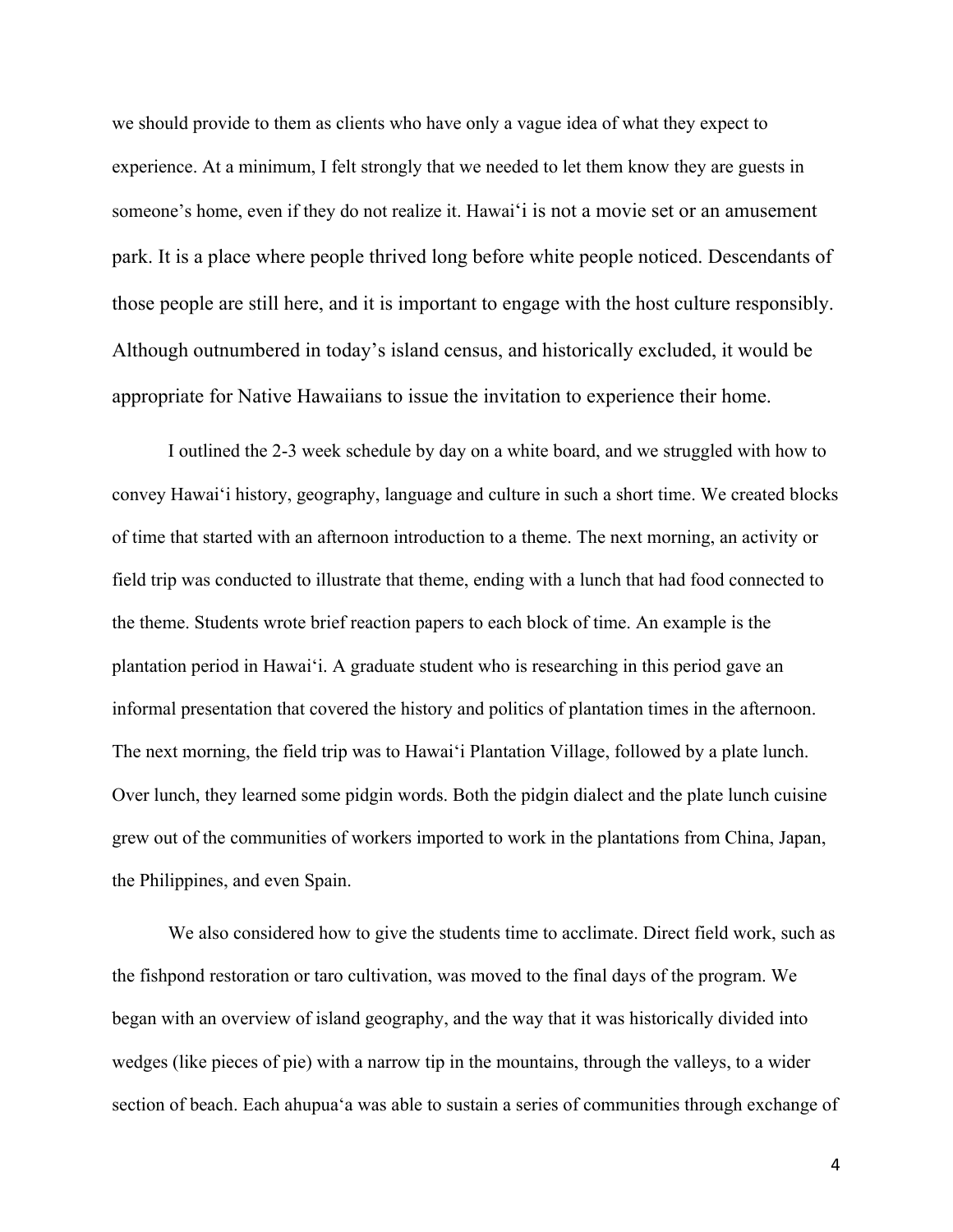food produced at each level. We showed the visiting students on a map where their field trips would be – one in the mountain area, one in the valley, and one at beach level. During each field trip, we reminded them of their connection to land and location. Local students went along on each field trip to tie it into the overall experience and serve as a resource.

We are very fortunate in CSS to have a coordinator of Native Hawaiian Initiatives. In one of the initial sessions, he gave a brief overview of the Hawaiian language, of letters and pronunciation. He also created a game with matching cards. On the front was a photo of a place that they would visit, and the Hawaiian name was on the back. Each visiting student was paired with a local student to play the game. We had small prizes for the most matches. One day, we were running over time playing this game in the afternoon session. I awarded prizes based on how many matches had been made thus far, and said they were free to depart. They all stayed to finish the game!

We retained the gift of chocolate, but gave each student a piece of craft chocolate produced in Hawai'i during the welcome ceremony on the first day. As part of that welcome, we showed all of the islands on a map and asked if they knew which island they were on. (I would have failed during my first TWO visits.) We highlighted what is unique about Hawai'i now, and made reference to the Hawaiian kingdom, which was covered in more detail in a later session.

We also retained the hula lesson but changed it from one taught by a Waikiki performer that ended with a certificate, to hula as a cultural practice. They were taught a hula in one session that they practiced again several times over the weeks. At the concluding ceremony, they danced the hula on the lawn as a group. They still did final presentations as groups, but the concluding ceremony was an overflow crowd, as all the students they had interacted with came to cheer them on.

5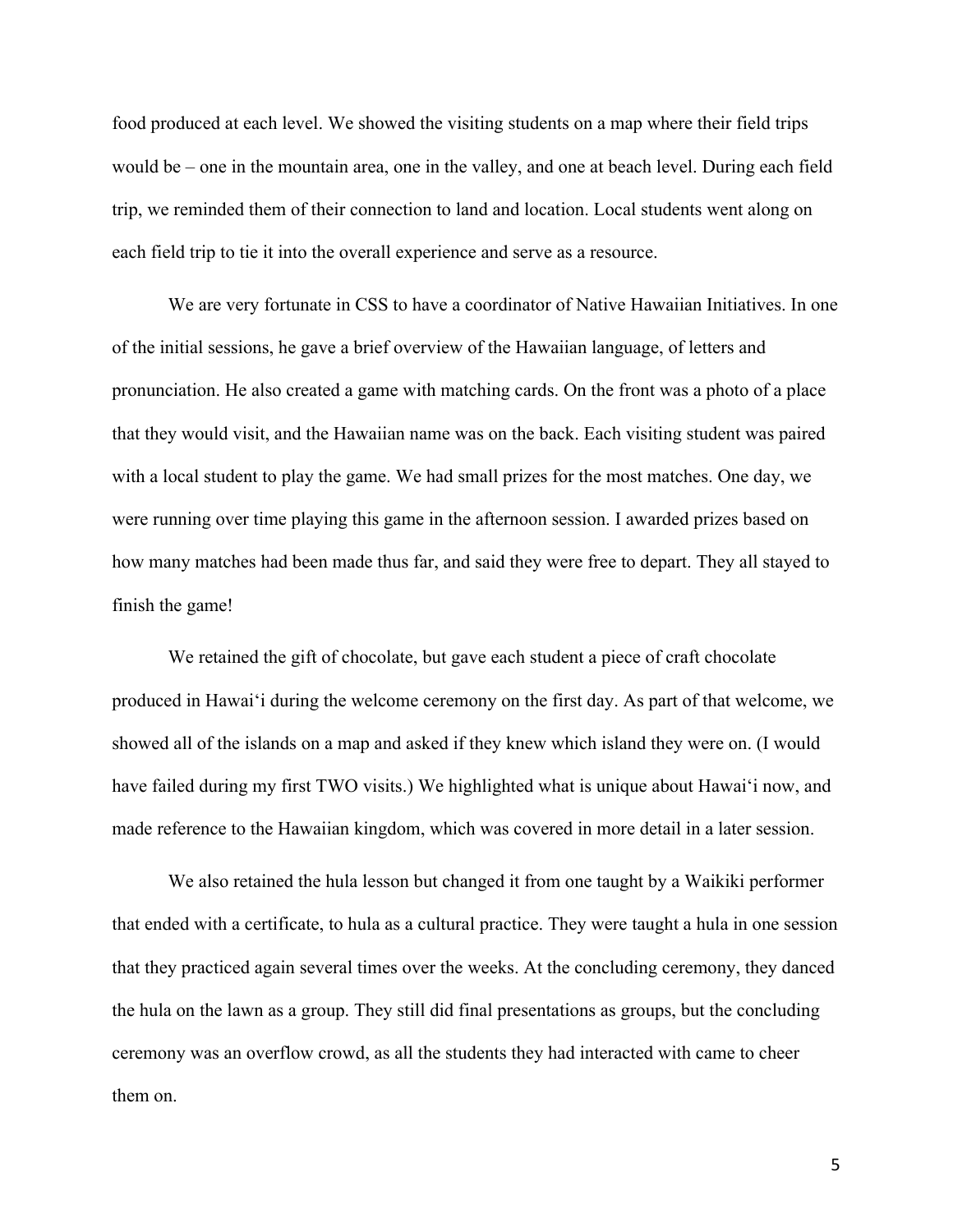Rather than presenting them with shell lei, we added a cultural practice session teaching them how to tie their own ti leaf lei the day before the concluding ceremony. We then presented them with their own lei in the concluding ceremony – which is not exactly appropriate, as lei are given to you by someone else, but it allowed them to keep their own handiwork as a souvenir. The menu for the concluding ceremony was Hawaiian food, which was also enjoyed by many of the local students who had accompanied our visitors on field trips or engaged with them during class sessions.

During one of the last concluding ceremonies that I was involved in, I was talking with the faculty escort from Japan. I asked him (somewhat hesitantly) what he thought of working in the taro fields. He had taken a lot of photos, which he shared on a monitor while everyone ate. I saw him in the photos with pant legs rolled up, barefoot in the field. He said that he was not looking forward to that field trip when the program began, but after understanding the sibling relationship of taro and Hawaiian people, he was willing to give it a try. He said when his foot was in the mud, he could feel the air in the mud and the connection was a moving experience.

The redesign of the approach – the inversion of inclusion – was successful. The visiting students loved it, and especially enjoyed the connections they made with local students. The local students enjoyed meeting someone from another country, and some tried out language skills. Most of the instructional sessions were conducted by graduate students, who received a small stipend. They enjoyed the presentations (which can also be listed on a CV) and appreciated the money. Overall, it cost less than it had to hire English instructors and the payoff was far greater. The experience of welcoming an invited visitor into your home is much warmer than working for a paying customer.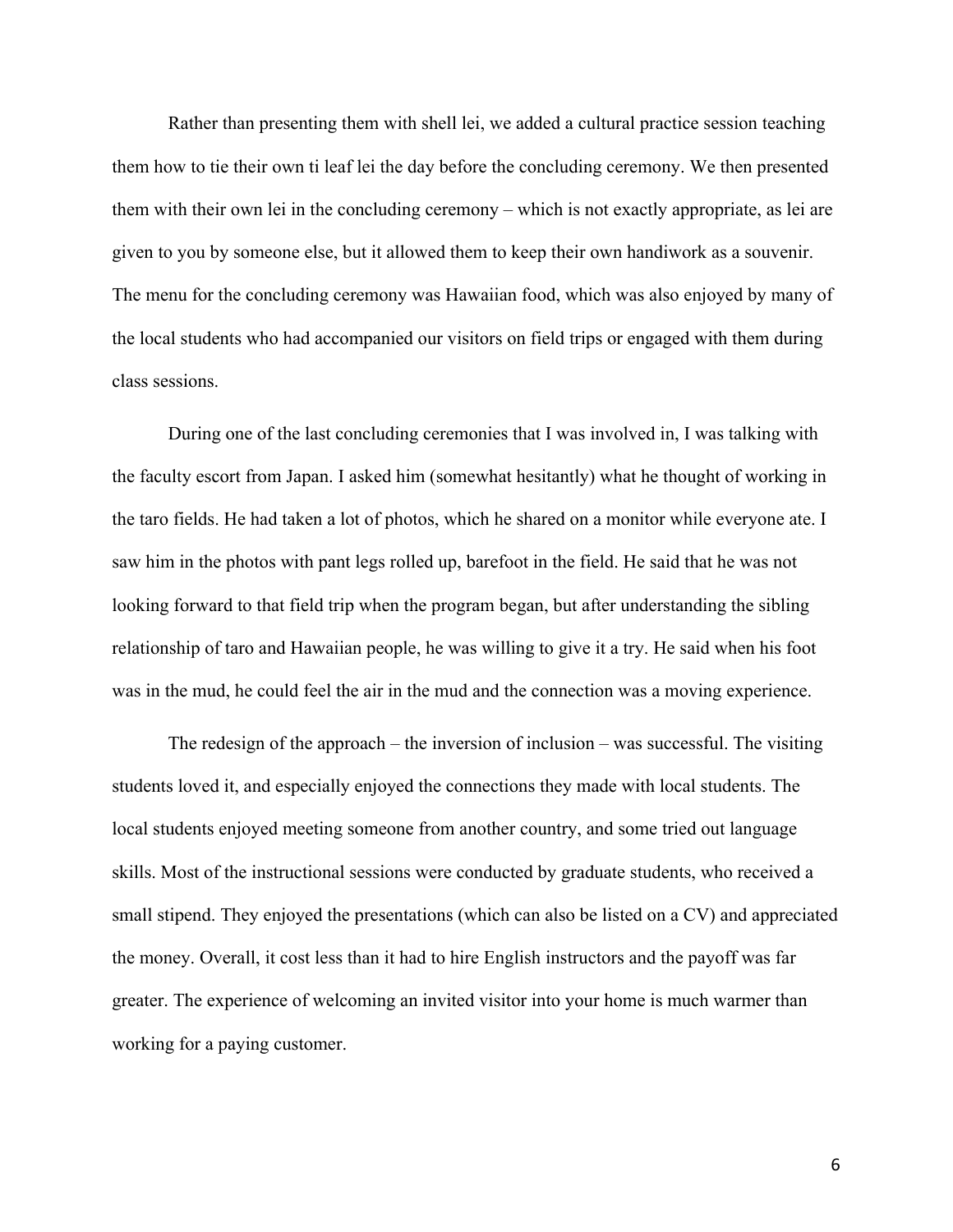The visiting students also got to see Hawai'i through the eyes of their hosts. This is especially poignant for the Pearl Harbor field trip. I question the ethics of taking visiting Japanese students to Pearl Harbor without also letting them know of the great sorrow experienced by Native Hawaiians when that beautiful space was commandeered by the U.S. military, excluding all locals from customary fishing and recreational uses. That appropriation also aimed military forces at some countries the Kingdom of Hawai'i had established peace treaties with, in former days. Deciding the history of that harbor begins with a bombing is a very colonial perspective.

We are now taking a similar approach to a training program for visiting scholars. These are primarily faculty from universities across the world who come to Hawai'i to research, write, and collaborate with colleagues. Rather than presentations in person, we will have recorded introductions to Hawaiian topics that may be viewed online before visitors arrive. Our hope is to similarly adjust their perspective to that of a guest – someone invited to participate in activities aligned with the host culture, where appropriate.

I began with an introduction, and I must conclude with giving thanks to the many people who assisted with this transformation. Dr. Ulla Hasager is director of Civic Engagement for CSS. In addition to teaching, she organizes professional development for faculty, graduate students, and community partners. Her connections with community and enthusiasm for experimentation were essential to the success of this project. Kamakana Aquino is the coordinator of Hui 'Āina Pilipili: Native Hawaiian Initiative for CSS. He helped us to reimagine the overall program, as well as creating teaching modules and games customized to each group. Daven Chang was an undergraduate student when we first revised the program. It is impossible to capture the many ways his welcoming heart contributed: helping to construct a new schedule, locating graduate